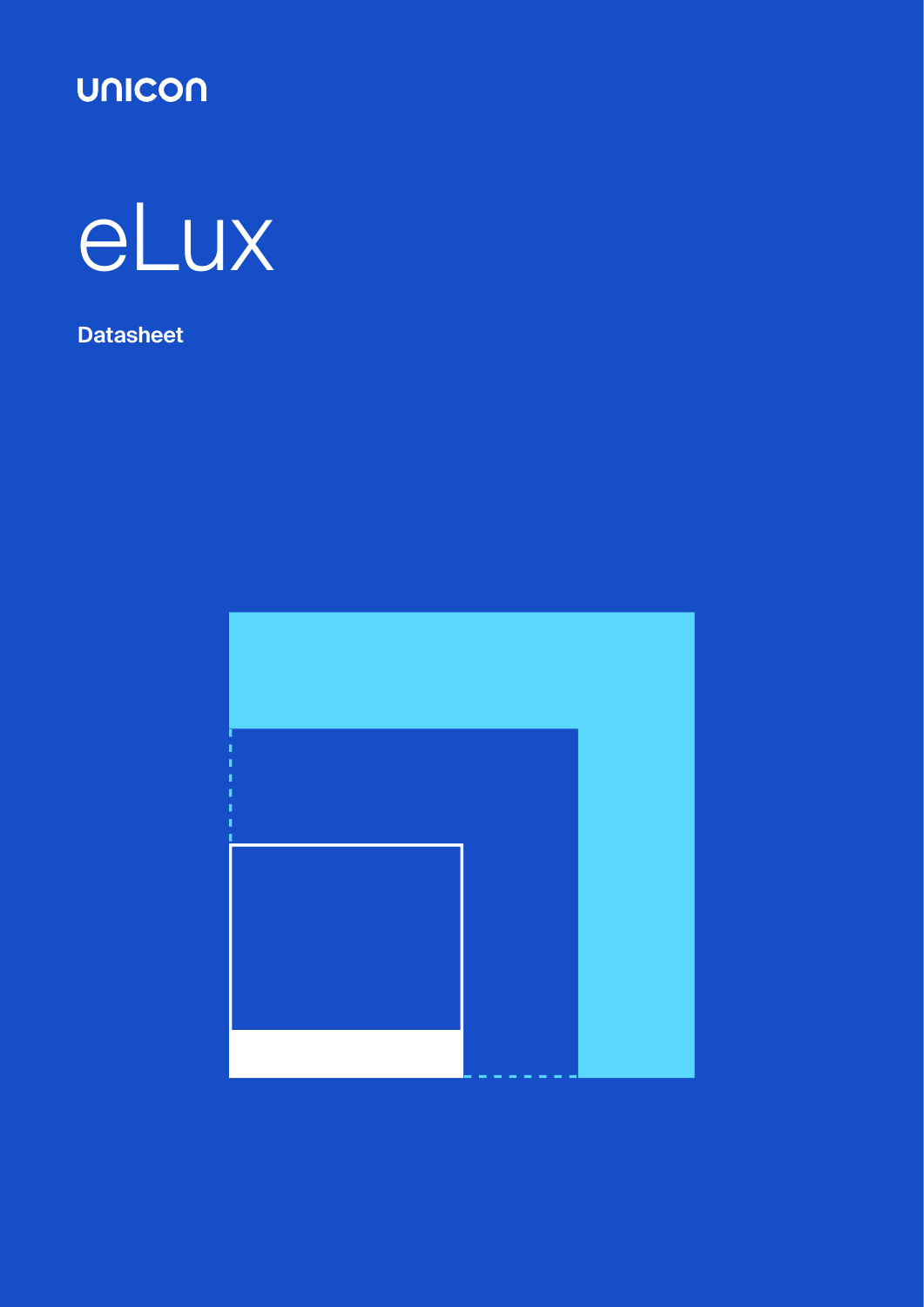# Datasheet: eLux

eLux is an ultra light-weight, hardware agnostic, highly secure x86 end point operating system purpose-built to help companies scale, and secure their end-user computing in complex VDI, DaaS environments.

### **Overview Linux-based, secure OS**

Companies today need a lean, secure OS that powers end point devices operating in increasingly complex environments, running an ever-growing stack of virtual applications and desktops.

# Feature highlights



#### **More hardware choice**

eLux is hardware agnostic enabling administrators to use any x86 platform end point device in heterogeneous environments for delivering digital workspaces.

# **Built-in modularity**

Administrators can release software packages in a modular manner ensuring higher flexibility and also eliminating the need of complete OS updates from scratch.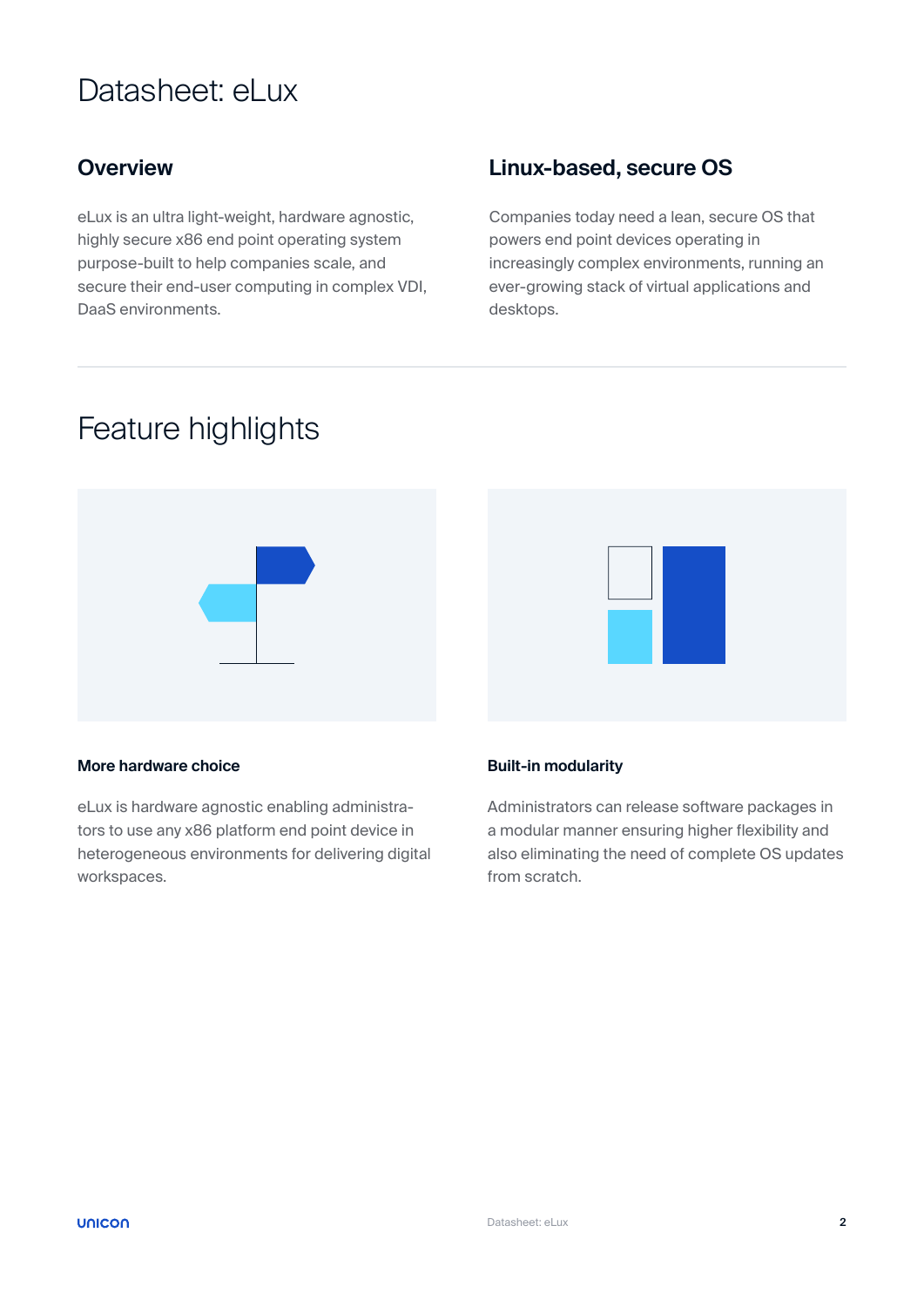



#### **Highly customizable**

eLux OS images can be built as per the security policies and requirements of your IT department and is fully customizable to fit your corporate branding for a consistent employee experience.

#### **Long product lifecycle**

Our solutions have been in continuous development for over 20 years by an experienced team of developers with deep expertise in virtualization scenarios at an enterprise level.





#### **Light weight and flexible OS**

IT teams can transform existing multi-brand hardware - comprising of thin clients, desktop PCs and laptops - contributing to complexity, device diversity into unified, easy-to-manage and secure end-point infrastructure.

#### **Consistent employee experience**

eLux is ideal for administrators that want to deliver a secure, stable and consistent experience to a diverse, distributed and remote workforce using existing VDI, cloud environments.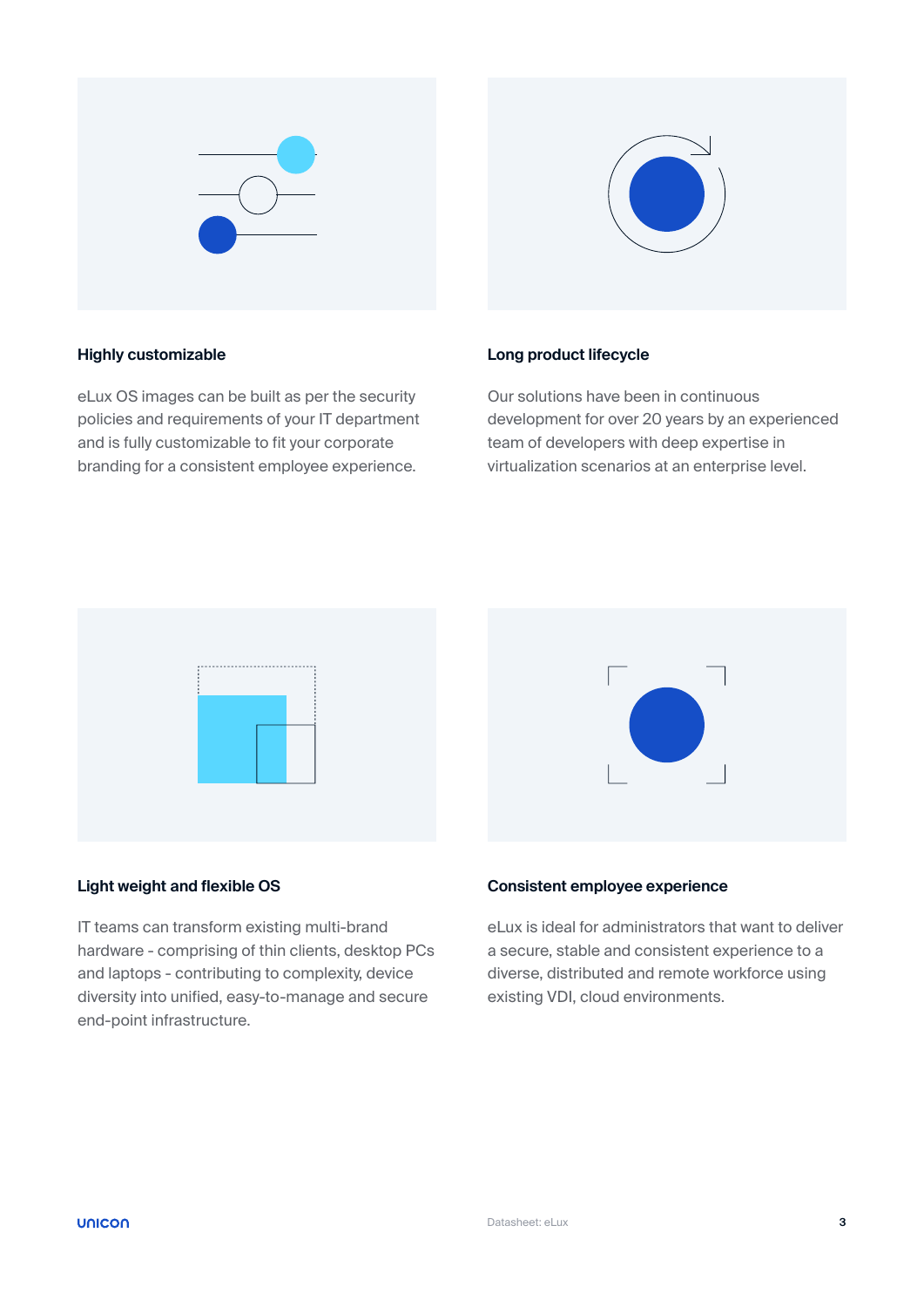



#### **Faster deployments**

eLux is optimized for automated onboarding into Scout end-point management. Administrators can roll out devices faster and more quickly, saving time and effort.

#### **Extend hardware lifecycle**

IT departments can easily extend hardware lifecycles by converting existing hardware with Unicon tools and utilities and deploy an ultra lightweight, secure OS saving costs now and in the long run.

## Learn more

[unicon-software.com](http://unicon-software.com)